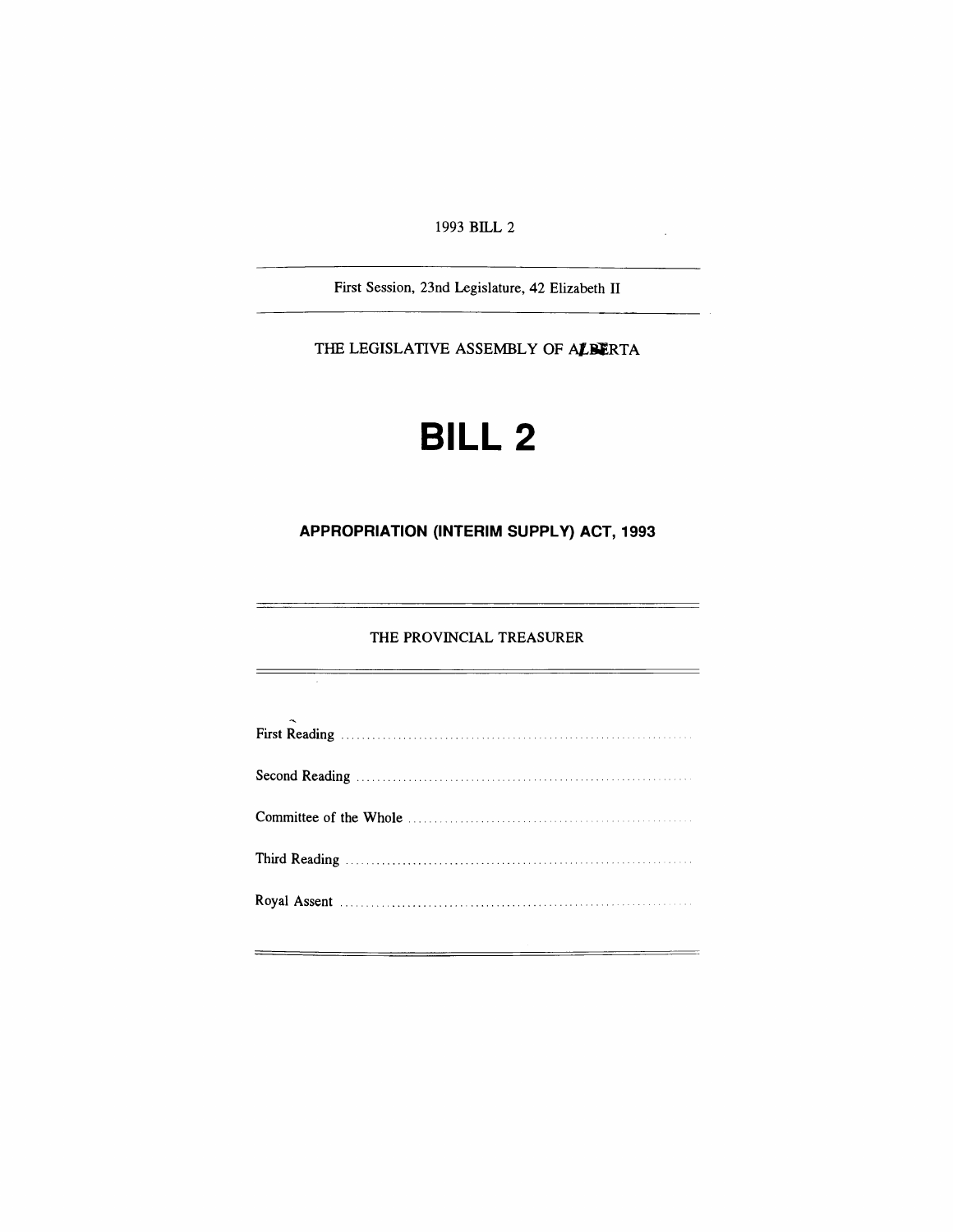*Bill 2*

## **BILL 2**

#### 1993

#### **APPROPRIATION (INTERIM SUPPLy) ACT, 1993**

*(Assented to*

, 1993)

#### MOST GRACIOUS SOVEREIGN:

Preamble WHEREAS it appears by a Message from His Honour, Gordon Towers, Lieutenant Governor of the Province of Alberta, and the Schedule accompanying the Message, that the sum hereinafter mentioned is required to defray certain expenditures of the Public Service of Alberta not otherwise provided for during the fiscal year ending March 31, 1994, and for other purposes relating thereto:

> MAY IT THEREFORE PLEASE YOUR MAJESTY that it be enacted and be it enacted by the Queen's Most Excellent Majesty, by and with the advice and consent of the Legislative Assembly of Alberta, as follows:

Appropriation tor 1993-94 1 From and out of the General Revenue Fund, there may be paid and applied a sum not exceeding \$8 630 895 480 towards defraying the several charges and expenses of the Public Service from April 1, 1993 to March 31, 1994 not otherwise provided for, being the aggregate of the amounts enumerated in Schedule "A" and including \$6 202 673 299 provided by interim supply special warrant as set forth in Schedule "B".

Accountability 2 The due application of all money expended under this Act shall be accounted for.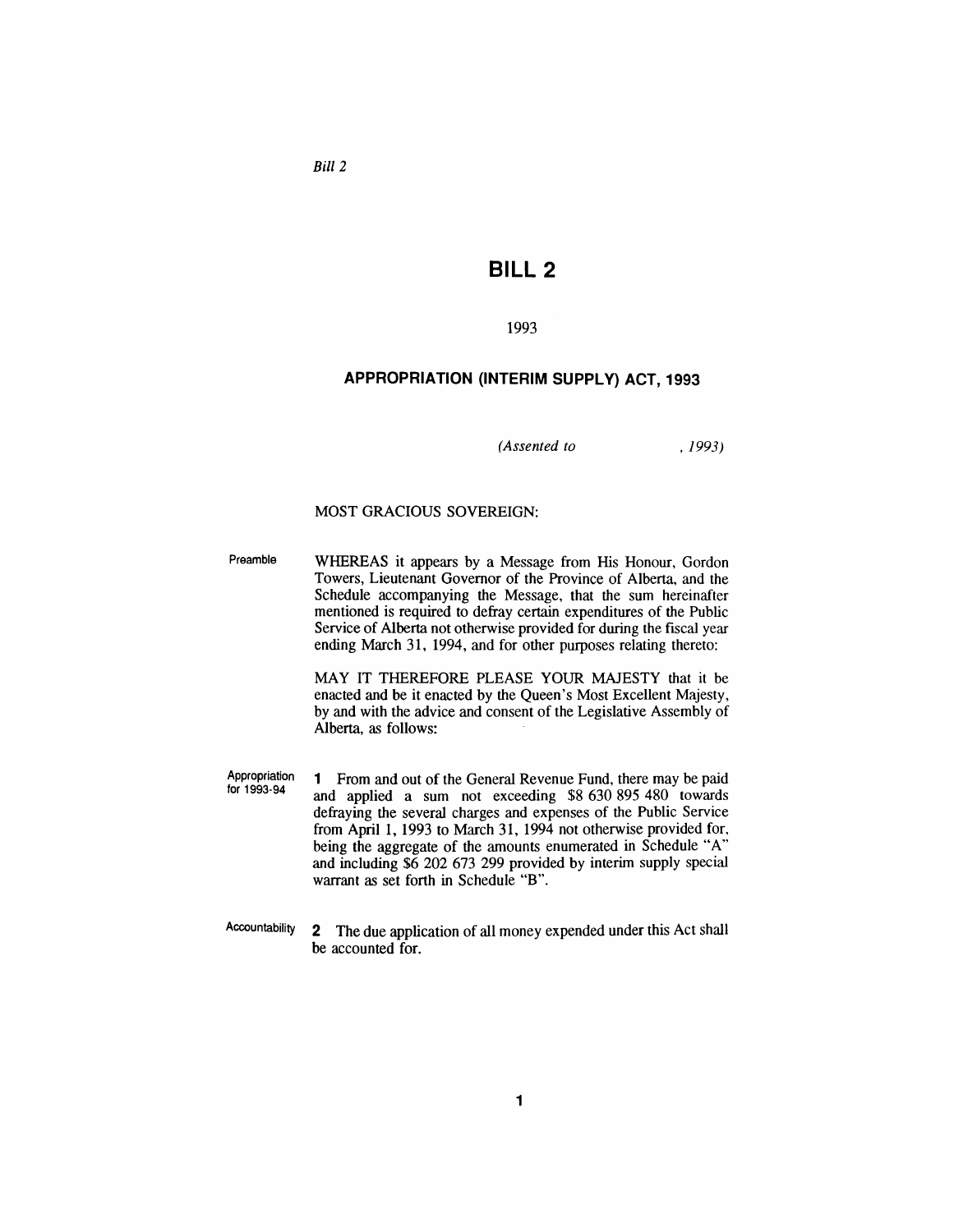## SCHEDULE "A"

#### Votes

## **LEGISLATIVE ASSEMBLY**

| Support to the Legislative Assembly<br>Operating Expenditure<br>Capital Investment                                | \$ |               | 20 245 151<br>156 886   |         |
|-------------------------------------------------------------------------------------------------------------------|----|---------------|-------------------------|---------|
| Office of the Auditor General<br>Operating Expenditure<br>Capital Investment                                      | \$ |               | 8 297 800               | 85 000  |
| Office of the Ombudsman<br>Operating Expenditure<br>Capital Investment                                            | \$ |               | 843 600                 | 5 360   |
| Office of the Chief Electoral Officer<br>Operating Expenditure<br>Capital Investment                              | \$ |               | 9 299 499               | 7 000   |
| Office of the Ethics Commissioner<br>Operating Expenditure<br>Capital Investment                                  | S  |               | 130 000                 | 1 500   |
| <b>GOVERNMENT</b>                                                                                                 |    |               |                         |         |
| ADVANCED EDUCATION AND<br>CAREER DEVELOPMENT<br>Operating Expenditure<br>Capital Investment                       | S. | 873 035 421   | 21 226 110              |         |
| AGRICULTURE, FOOD AND<br>RURAL DEVELOPMENT<br>Operating Expenditure<br>Capital Investment                         | \$ | 298 793 367   | 1 229 000               |         |
| COMMUNITY DEVELOPMENT<br>Operating Expenditure<br>Capital Investment                                              | \$ |               | 42 060 565<br>573 750   |         |
| ECONOMIC DEVELOPMENT<br>AND TOURISM<br>Operating Expenditure<br>Capital Investment<br>Non-Budgetary Disbursements | \$ |               | 97 095 200<br>1 150 000 | 500 000 |
| <b>EDUCATION</b><br>Operating Expenditure<br>Capital Investment                                                   | S  | 1 285 626 536 |                         | 857 500 |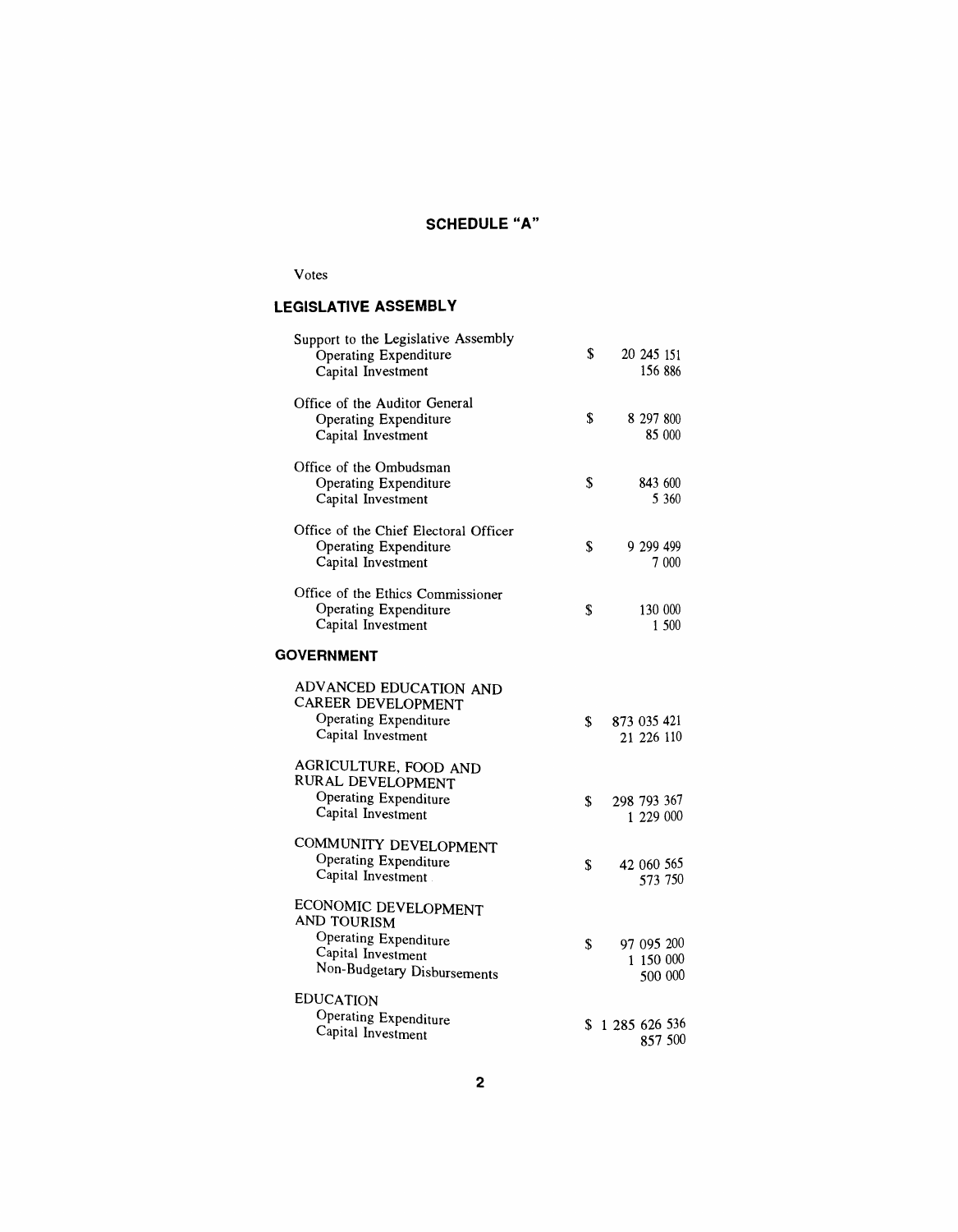| <b>ENERGY</b><br>Operating Expenditure<br>Capital Investment                                                  | S. |              |             | 50 352 939<br>871 873  |
|---------------------------------------------------------------------------------------------------------------|----|--------------|-------------|------------------------|
| ENVIRONMENTAL PROTECTION<br>Operating Expenditure<br>Capital Investment                                       | \$ |              | 239 601 538 | 8 546 691              |
| <b>EXECUTIVE COUNCIL</b><br><b>Operating Expenditure</b><br>Capital Investment                                | \$ |              |             | 111 993 646<br>278 850 |
| FAMILY AND SOCIAL SERVICES<br><b>Operating Expenditure</b><br>Capital Investment                              |    | \$1220103075 |             | 2 164 316              |
| FEDERAL AND INTER-<br><b>GOVERNMENTAL AFFAIRS</b><br><b>Operating Expenditure</b><br>Capital Investment       | \$ |              | 4 670 120   | 85 000                 |
| <b>HEALTH</b><br>Operating Expenditure<br>Capital Investment                                                  |    | \$2552957495 |             | 4 9 24 10 3            |
| <b>JUSTICE</b><br>Operating Expenditure<br>Capital Investment                                                 | S  |              | 303 696 618 | 1 654 290              |
| <b>LABOUR</b><br>Operating Expenditure<br>Capital Investment                                                  | \$ |              |             | 29 389 602<br>470 187  |
| <b>MUNICIPAL AFFAIRS</b><br><b>Operating Expenditure</b><br>Capital Investment<br>Non-Budgetary Disbursements | \$ |              | 60 000 000  | 460 712 500<br>886 449 |
| PUBLIC WORKS, SUPPLY<br><b>AND SERVICES</b><br>Operating Expenditure<br>Capital Investment                    | \$ |              | 322 291 000 | 19 373 000             |
| TRANSPORTATION AND<br>UTILITIES<br>Operating Expenditure<br>Capital Investment                                | \$ |              | 235 061 200 | 249 893 644            |